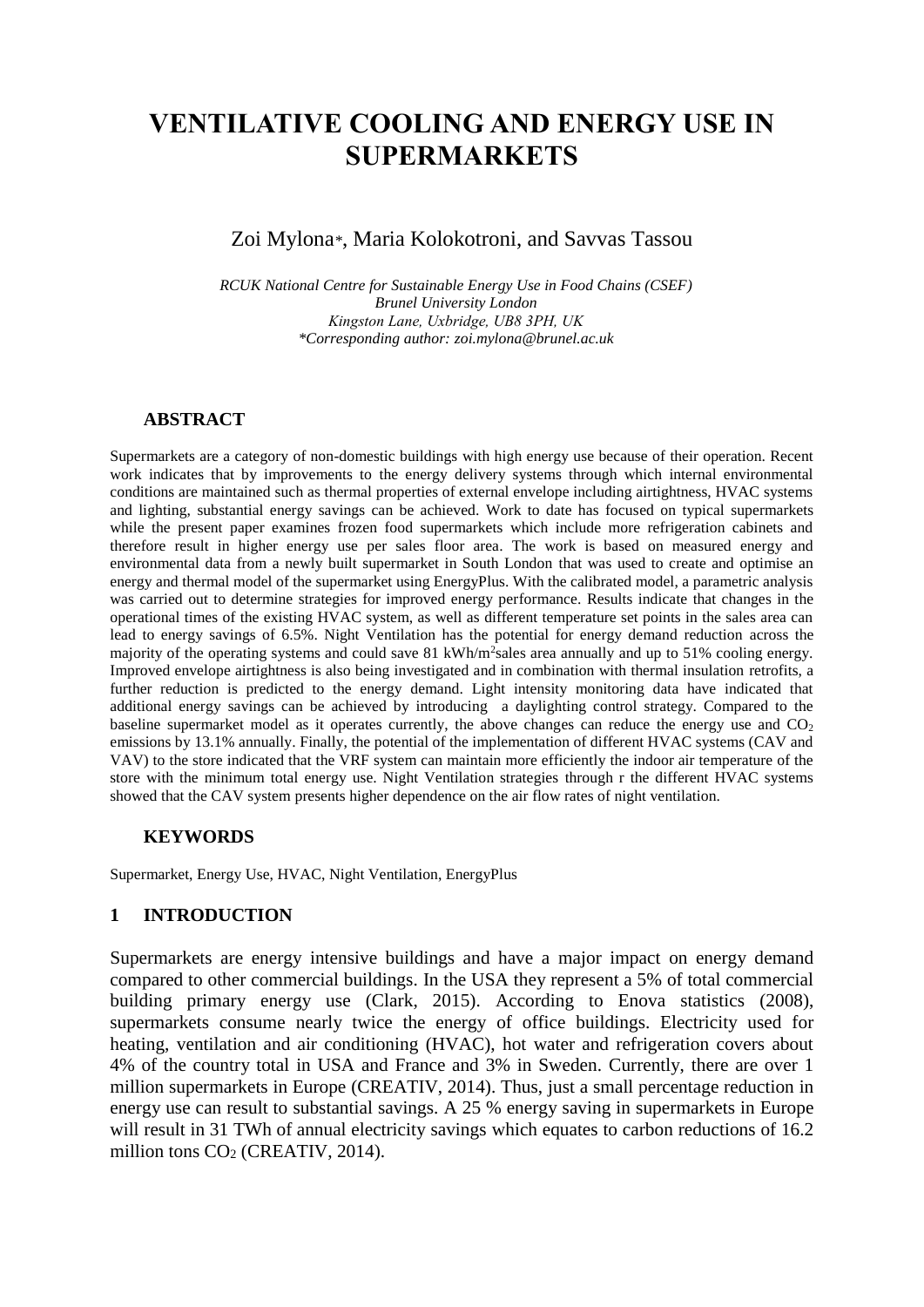Recent work in the UK indicates that supermarkets have improved energy efficiency resulting from improvements to the energy delivery systems. According to (Sullivan, 2013) the majority of the UK supermarkets achieved a reduction to their emissions from 2005 to 2010. Analysis results from NREL (2015) demonstrate significant energy savings with the implementation of advanced HVAC strategies.

Literature review reveals that there is limited information on the energy use by sub-systems in supermarkets based on operational data. Available information indicated that refrigeration uses the largest percentage of energy followed by lighting and HVAC (Mavromatidis, 2013) (Tassou et al., 2011). A recent study shows that refrigeration accounts for about 40% of total energy use and lighting for 25% (Pearson, 2014). Therefore, significant savings can be achieved by improving the efficiency of these systems.

Supermarkets operate in a way that is quite different from other building types and require unique HVAC strategies (Clark, 2015). In general, energy consumption for HVAC and lighting depends on several parameters such as size of sales area, construction, opening hours, products nature, occupancy levels and external weather conditions. Mavromatidis (2013) suggests that one of the main indicators for energy use by supermarkets is the ratio of food products against total products; the greater the ratio , the more energy is consumed.

This paper presents a study for the energy use reduction of the HVAC and lighting systems of a medium size frozen food supermarket with a high ratio of food product to other products (approximately 9:10) and a high percentage of chilled and refrigerated products (approximately 51% of total products). It will focus on the potential of night ventilation for energy savings through the existing HVAC system and will also examine the impact of external building envelope air-tightness. Few studies to date have considered ventilative cooling strategies for supermarkets (Li-Xia Wu et al., 2006) although the potential is high as will be discussed in this paper.

## **2 CASE-STUDY BUILDING**

A newly built ground floor supermarket, opened in June 2013 is the case under study. The store  $(315m<sup>2</sup>$  sales floor area) belongs to a UK frozen food supermarket chain and is located in South London, in a commercial area. Its opening hours are from 8:30- 20:00 on weekdays and Saturdays and 10:00 to 16:00 on Sundays. The store includes the sales area (tills and display area), cold storage rooms and auxiliary spaces (storage, office, restrooms, staffroom) as well as a large roof void area. The building is constructed according to current building regulations (Part L) in the UK (Table 1) (Part L, 2014). The main entrance of the store (northwest) and the southwest side are glass while the northeast side is adjacent to another supermarket.

|                | U-value              |                                    | <b>RefrigerationEquipment</b> |                    |  |
|----------------|----------------------|------------------------------------|-------------------------------|--------------------|--|
|                | (W/m <sup>2</sup> K) |                                    | No.                           | Power / unit $(W)$ |  |
| External Wall  | 0.35                 | Open front multi-deck chilled food |                               | 1460               |  |
| Ground Floor   | 0.25                 | Lift up lid frozen food            | 58                            | <b>200</b>         |  |
| Roof           | 0.25                 | Open top case frozen food          |                               | 1345               |  |
| Windows        | $5.7*$               | Coldroom Chiller                   | $1(29.4m^2)$                  |                    |  |
| *Single Glazed |                      | Coldroom Freezer                   | $1(5.8m^2)$                   |                    |  |
| Windows        |                      |                                    |                               |                    |  |

Table 1: Limiting fabric parameters Table 2: Refrigeration Equipment

The store is all electric from grid electricity. The annual energy consumption is 1102.8  $kWh/m^2$  sales area which is within the range identified for stores with sales area 180m<sup>2</sup>- $1400m<sup>2</sup>$  in the UK (850 to 1500 kWh/m<sup>2</sup> per year) (Tassou et al., 2011). The refrigerated display fixtures consist of three different refrigeration cabinets; (a) chilled food open front multi-deck cabinets, (b) lift up lid and (c) open top case frozen food cabinets. One freezer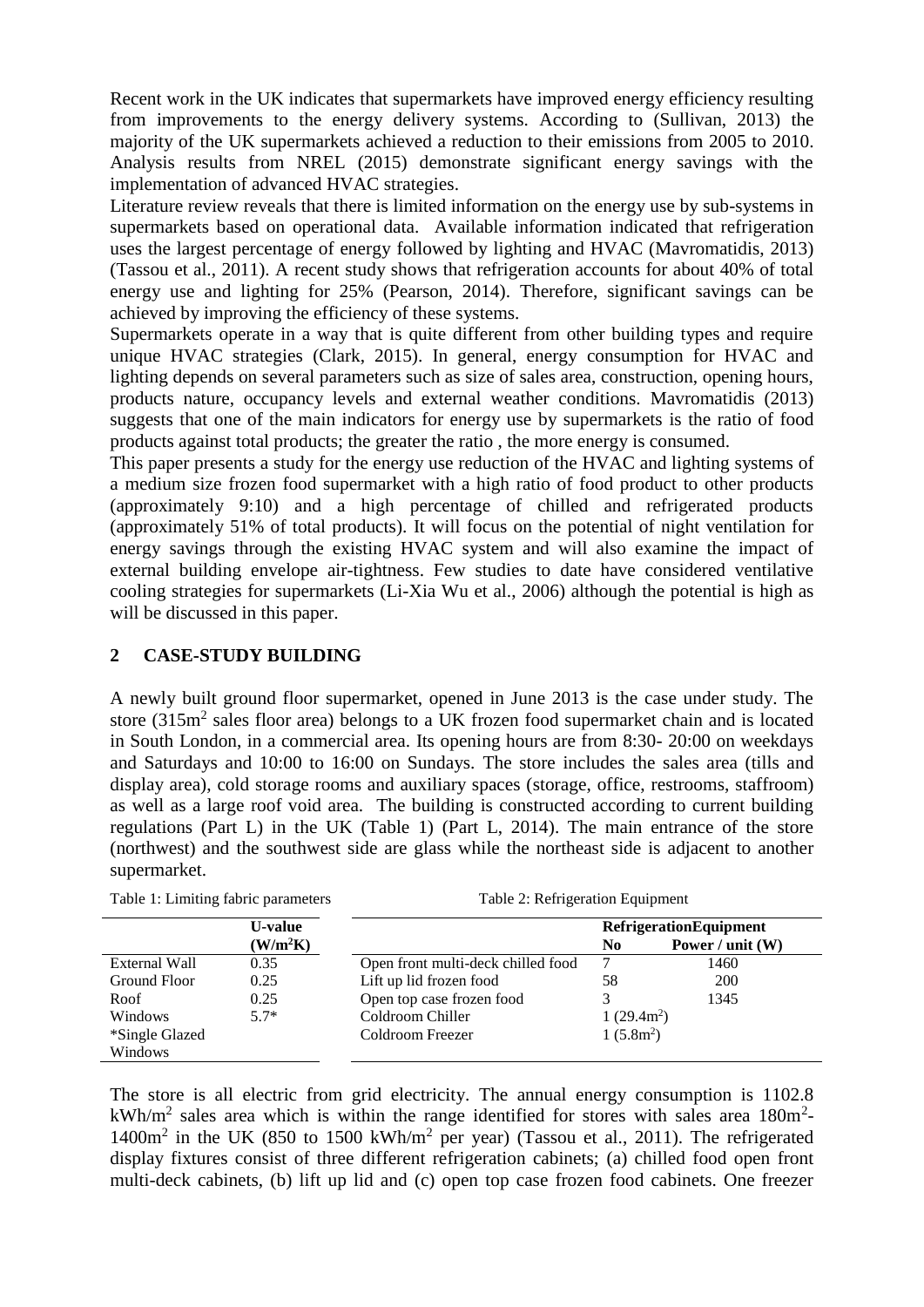$(29.4m<sup>2</sup>)$  and one chiller  $(5.8m<sup>2</sup>)$  coldrooms are used for storage purposes. Lighting is provided by fluorescent lamps during opening hours and LED strips in the sales area during the night. The HVAC is a Variable Refrigerant Flow (VRF) system used for both heating and cooling. Two equally sized outdoor condensing units provide total heating output of 113kW and cooling output 101kW which are delivered to the tills and display areas only, through 7 ceiling cassettes and 1 door heater. The design cooling duty requirements of the store was estimated at 60kW sensible. The HVAC system is operated 24h with  $20-21^{\circ}C$  set-point temperature for both cooling and heating. Ventilation rates have been set at 6ach for tills and display area, 10ach for restrooms and 1ach for storage area. The airtightness is designed at  $15m<sup>3</sup>/h$  m<sup>2</sup> @50Pa according to the current UK building regulations.

## **3 BASELINE MODEL DEVELOPMENT**

## **3.1 Software and operational data**

Half hourly energy data is available since the opening of the store (June 2013). Moreover, additional sub metering of different systems has been acquired from similar stores of the same supermarket chain.

Environmental conditions (air temperature, relative humidity, light intensity and  $CO<sub>2</sub>$  levels) have been monitored at 15mins interval for one year at different locations and heights in the store using 21 HOBO data loggers (Tempcon Instrumentation Ltd.). In addition, data were collected of air temperature of the 7 diffusers using i-button data loggers (Measurement Systems Ltd). For the present paper these data were used to calibrate the Energy Plus model developed.

EnergyPlus (Version 8.1) (U.S. Department of Energy, Energy Efficiency & Renewable Energy) was used to model the energy and environmental performance of the store. EnergyPlus is based on the most popular features and capabilities of BLAST and DOE-2 (Crawley et al., 2001). It also incorporates many advanced features, such as multi zone airflow and extensive HVAC specification capabilities (Coakley et al., 2014) including refrigeration systems. The refrigeration system capability within EnergyPlus focus on properly accounting sensible and latent energy exchanges between the refrigerated cases and the building HVAC systems. It also includes a model for walk-in coolers (coldrooms) exchanging energy with multiple conditioned zones. Secondary loops, shared condensers and sub coolers are also included as well as a library of data for different refrigerants (Stovall et al., 2010)

External conditions were simulated by using an \*.epw weather file custom created with data from Gatwick airport weather station and year specific data from Weather Underground [\(www.wundergound.com\)](http://www.wundergound.com/) to correspond to the period of available operational data.

## **3.2 Model parameters input**

Mechanical and architectural design details were available through the energy manager of the building with descriptions of the fabric properties, electrical, refrigeration and HVAC services distribution, control strategies and customer occupancy. In addition, in-store observations were carried out by the authors for typical weekdays and Saturdays during July 2013 to determine customer flow numbers. This varies between 15-120/hour with an average of 90/hour. Figure 5 presents the daily schedules for lighting, electrical equipment, customers' activity created in combination with the in store observations and refrigeration schedules. A summary of the parameters imported in EnergyPlus is shown in Table 4. The 3D construction model of the store designed in Google Sketch Up and through Open Studio Plug-in was transferred to EnergyPlus. The store is separated in 9 thermal zones.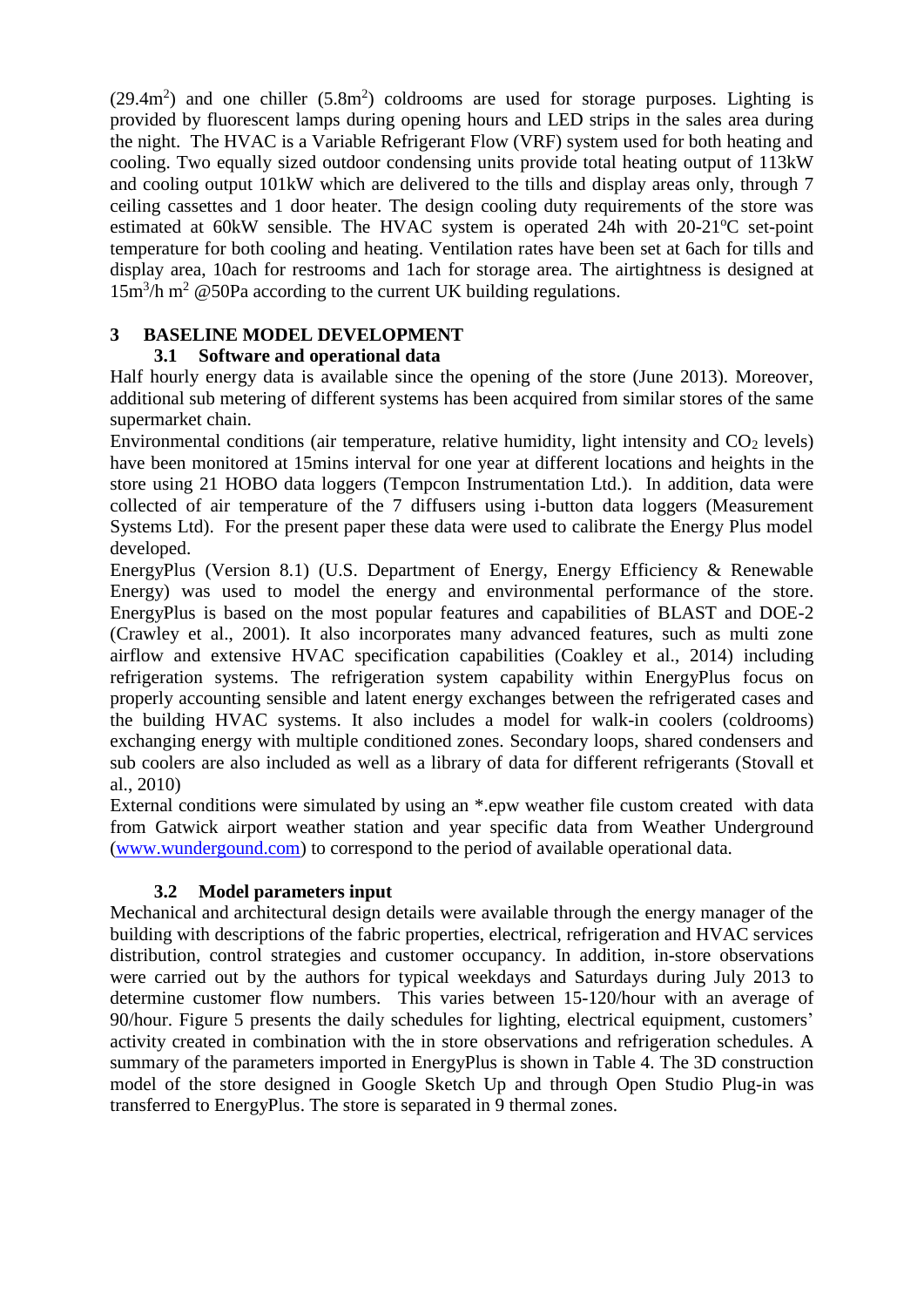

Figure 5: Operating Schedules (Lighting, Electrical Equipment, Customers activity, Refrigeration)

#### **3.3 Accuracy criteria**

Due to complexity of the building and the dependency of independent interacting variables, it is difficult to achieve an accurate representation of the store. By calibrating the model to measured data, a more accurate and reliable representation of the building is achieved (Coakley et al., 2014). Kaplan et al. suggest calibrating models to short typical periods and not to annual data, for example to monthly data (Kaplan et al., 1990).

ASHRAE Guideline 14-2002 defines the evaluation criteria to calibrate a simulation model. Monthly and hourly data, as well as spot and short term measurements can be used for calibration. Mean Bias Error (MBE) and Coefficient of Variation of the Root Mean Squared Error (CVRMSE) are used to evaluate the model uncertainties (ASHRAE, 2002).

$$
MBE = \frac{\sum_{i=1}^{N} (\mathbf{y}_i - \hat{\mathbf{y}}_1)}{\sum_{i=1}^{N} \mathbf{y}_i} \tag{1}
$$

$$
CVRMSE = \frac{\sqrt{\sum_{i=1}^{N} (y_i - \hat{y}_1)^2 / N}}{\bar{Y}_S}
$$
 (2)

$$
\overline{Y}_{s} = \frac{\sum_{i=1}^{N} y_{i}}{N}
$$
\n(3)

where,  $y_i$  is the measured data;  $\hat{y}_1$  is the simulated data; N is the sample size; and  $\overline{Y}_s$  is the sample mean of measured data.

ASHRAE (2002) recommends an MBE of less than 5% and a CVRMSE of less than 15% relative to monthly calibration data. If hourly calibration data are used, these requirements could be 10% and 30% respectively

Monthly simulation results for the case study model have shown a MBE of 1% and CVRMSE of 3%. Table 5 presents the hourly simulation results evaluation. The estimated % error with negative values means that the results from modelling are higher than results from the measurements and vice versa for positive values, whereas CVRMSE values are always positive.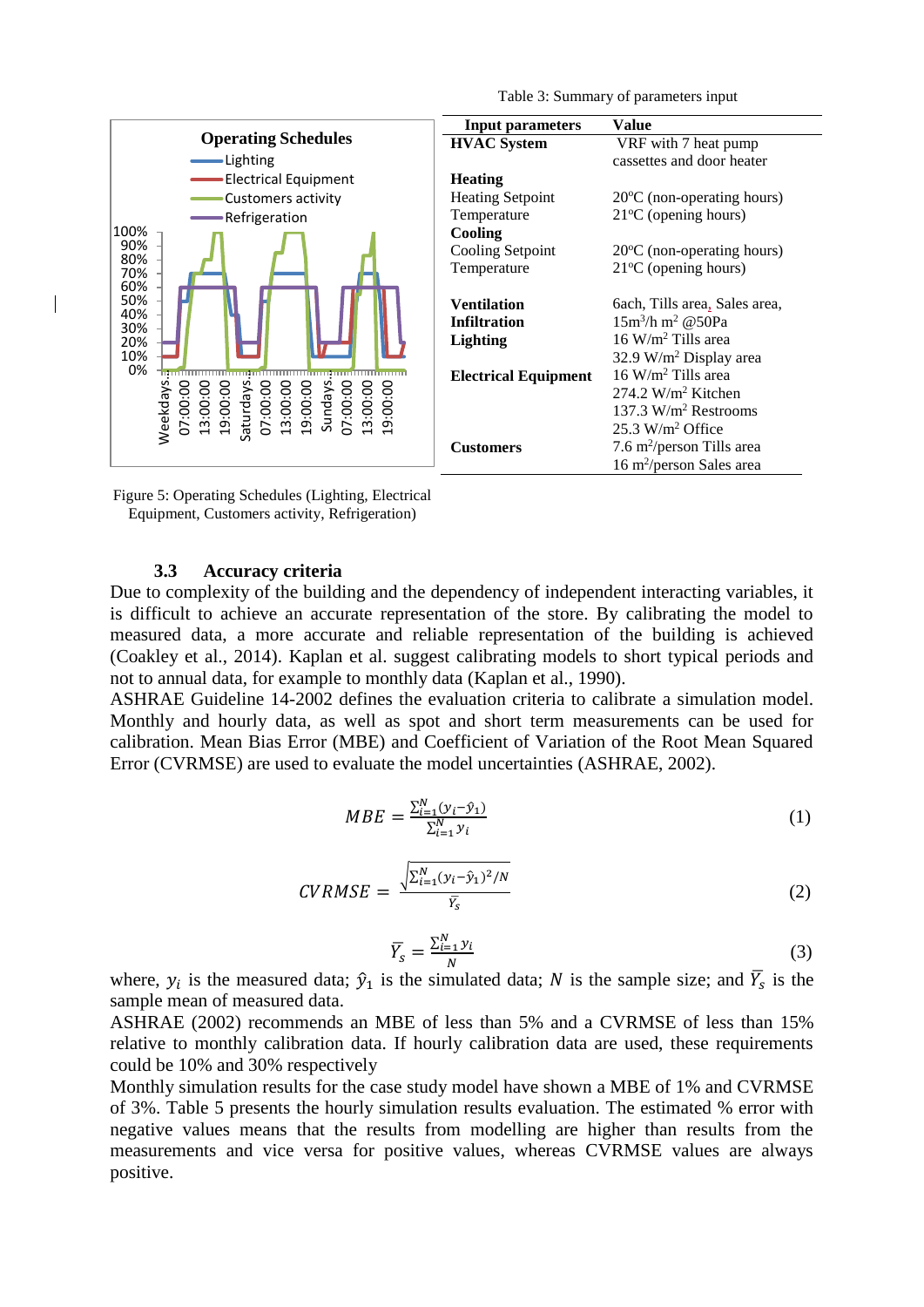|                | MBE | <b>CVRMSE</b> |               | <b>MBE</b> | <b>CVRMSE</b> |
|----------------|-----|---------------|---------------|------------|---------------|
| June 2013      | 1%  | 14%           | December 2013 | 1%         | 15%           |
| July 2013      | 2%  | 15%           | January 2014  | $0\%$      | 13%           |
| August 2013    | 1%  | 13%           | February 2014 | $0\%$      | 12%           |
| September 2013 | 0%  | 14%           | March 2014    | $-2\%$     | 14%           |
| October 2013   | 2%  | 12%           | April 2014    | $-3\%$     | 15%           |
| November 2013  | 0%  | 13%           | May 2014      | $-3\%$     | 14%           |

Table 5: Hourly Model calibration results

#### **4 RESULTS AND DISCUSSION**

#### **4.1 Energy efficient retrofit analysis and ventilation features**

The HVAC control strategy is changed to facilitate night ventilation as follows: operation between 6:00 to 23:00 for weekdays and Saturdays and 9:00 to18:00 for Sundays rather than 24h of the baseline model. This change alone would save 81 kWh/ $m<sup>2</sup>$  sales area per year. A previous study for night ventilation implementation to a supermarket has concluded that longer night cooling activation results to fewer hours of AC system operation and higher energy savings (Li-Xia Wu et al., 2006). However, studies for offices and other non-domestic building have indicated that three control aspects should be taken into consideration (Kolokotroni, 1998); duration, system initiation and system continuation in order to maximise energy savings. In this case study, the following rules were implemented:

(A) Initiation:  $T_{\text{out}} < T_{\text{in}}$ ,

(B) Continuation:  $T_{\text{out}} < T_{\text{in}}$  and  $T_{\text{out}}$ - $T_{\text{in}} < T_{\text{offset}}$ ,

(C) Termination: continuation rule and  $T_{in}=T_{min}$ 

The continuation rule ensures that the outside air that brought in is effective on cooling the building. When the temperature difference between inside and outside air is low, the air brought in will have little effect on cooling while the ventilation fan energy use will increase the total energy use. However, if the outside air temperature is significantly lower than the inside air temperature,  $T_{\text{min}}$  will be achieved fast and the duration of night ventilation is decreased (Aria & Akbari, 2007).

Figure 6 shows the total energy use after the implementation of night ventilation using the above rules. T<sub>offset</sub> of 1, 2, 3, 4, 5 and 8 °C, T<sub>min</sub> of 12°C and 15°C and air flow rates of 4, 6 and 10 ach were tested. 10ach results to the higher reduction in total energy use, increasing with higher  $T_{offset}$  until it reaches  $5^{\circ}$ C. 6ach also results to the lowest energy use when  $T_{offset}$  is 5°C; after that point cooling energy use increases and this leads to an increase of the total energy use (Figure 7). 4ach results to minor changes with  $T_{offset}$  changes  $0^{\circ}$ C to  $5^{\circ}$ C. As in the other cases total energy use increases with  $T_{offset} > 5$ °C. These results indicate that the optimum energy savings can be achieved for this system when  $T_{min}$  is 12<sup>o</sup>C,  $T_{offset}$  is 5<sup>o</sup>C and the air flow rate during night ventilation is 6ach.



Figure 6: Annual Energy Use per sales area for different minimum indoor air temperature setpoints and different air flow rates of night ventilation in relation to the temperature offset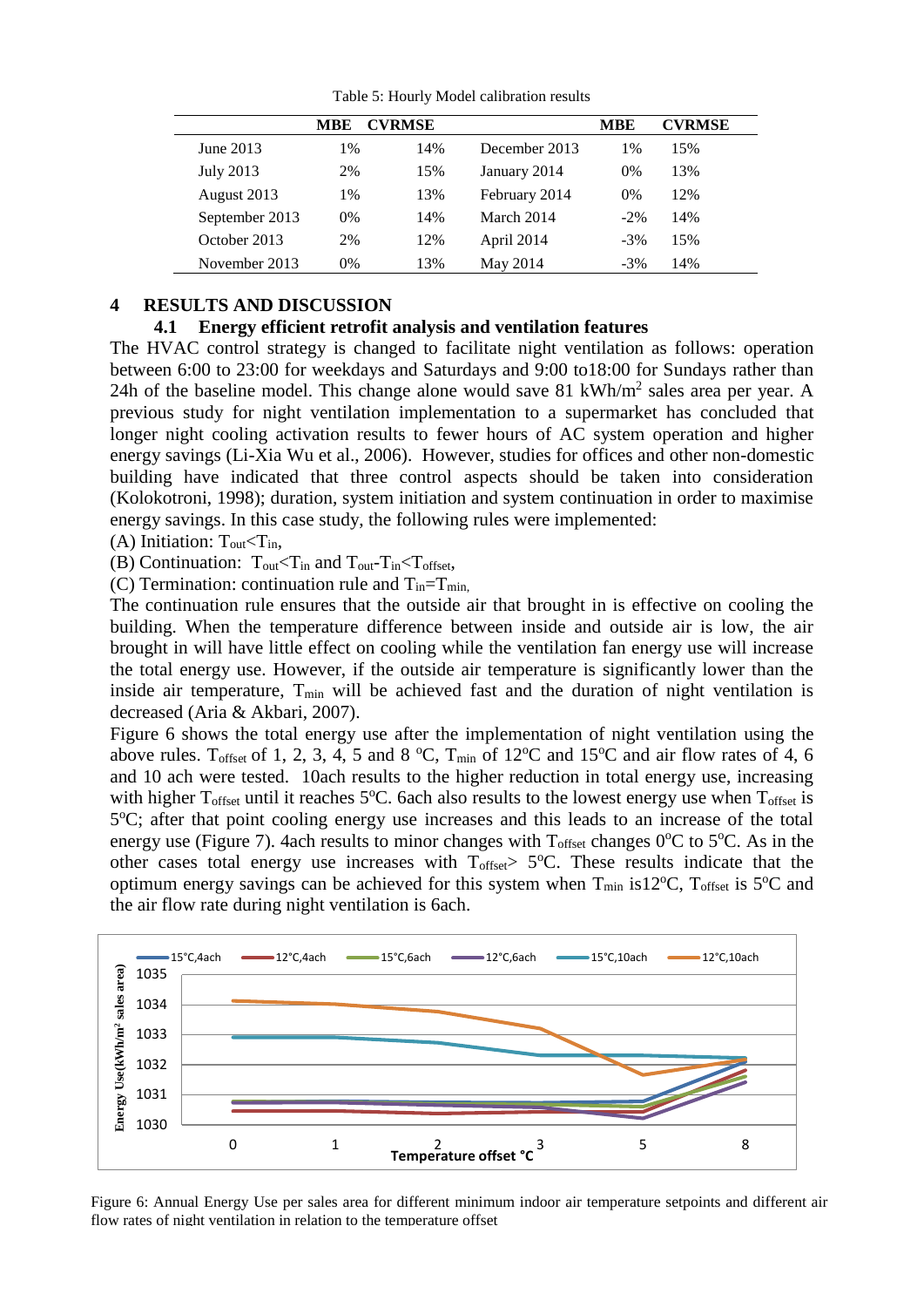

Figure 7: Annual Energy Use per sales area for cooling, fans and total for different minimum indoor temperature setpoints in relation to the temperature offset and 6ach air flow rate

Figure 8 presents the energy use reduction for each system due to different air flow rates of night ventilation. HVAC is mostly affected (around 40.1 %) because of the cooling demand reduction. Although night ventilation leads to added energy consumption of fans, this addition is smaller than the energy use reduction of the cooling demand.



Figure 8: Annual Energy Use per sales area changes of the systems of the store due to different air flow rates of night ventilation

Figure 9: Annual Energy Use per sales area for heating, cooling, fans and total for different air tightness values

In the UK, air tightness tests are mandatory for buildings with floor are of more than  $1000m<sup>2</sup>$ and should be less than a maximum air permeability of 10  $m<sup>3</sup> h<sup>-1</sup> m<sup>-2</sup>$  at a test pressure of 50Pa. However for buildings less than 500m<sup>2</sup> total useful area, like the case study store, a test is not necessary; air permeability is taken as  $15 \text{ m}^3 \text{ h}^{-1} \text{ m}^{-2}$  at  $50\text{Pa}$  (Part L, 2014). According to previous studies the desirable design value for low carbon supermarkets is 5  $\text{m}^3$  h<sup>-1</sup> m<sup>-2</sup> ( Kolokotroni et al., 2014). Values of 15, 10, 7, 5, 3 and 1  $m^3$   $h^{-1}$   $m^{-2}$  were tested and presented in Figure 9. Increased air tightness results in a reduction in the total energy use but an increase in the cooling demand due to lower heat losses through the envelope.

Table 6 presents all changes implemented at the baseline model for optimum energy savings including high energy efficient lamps, daylight controls and envelope amendments.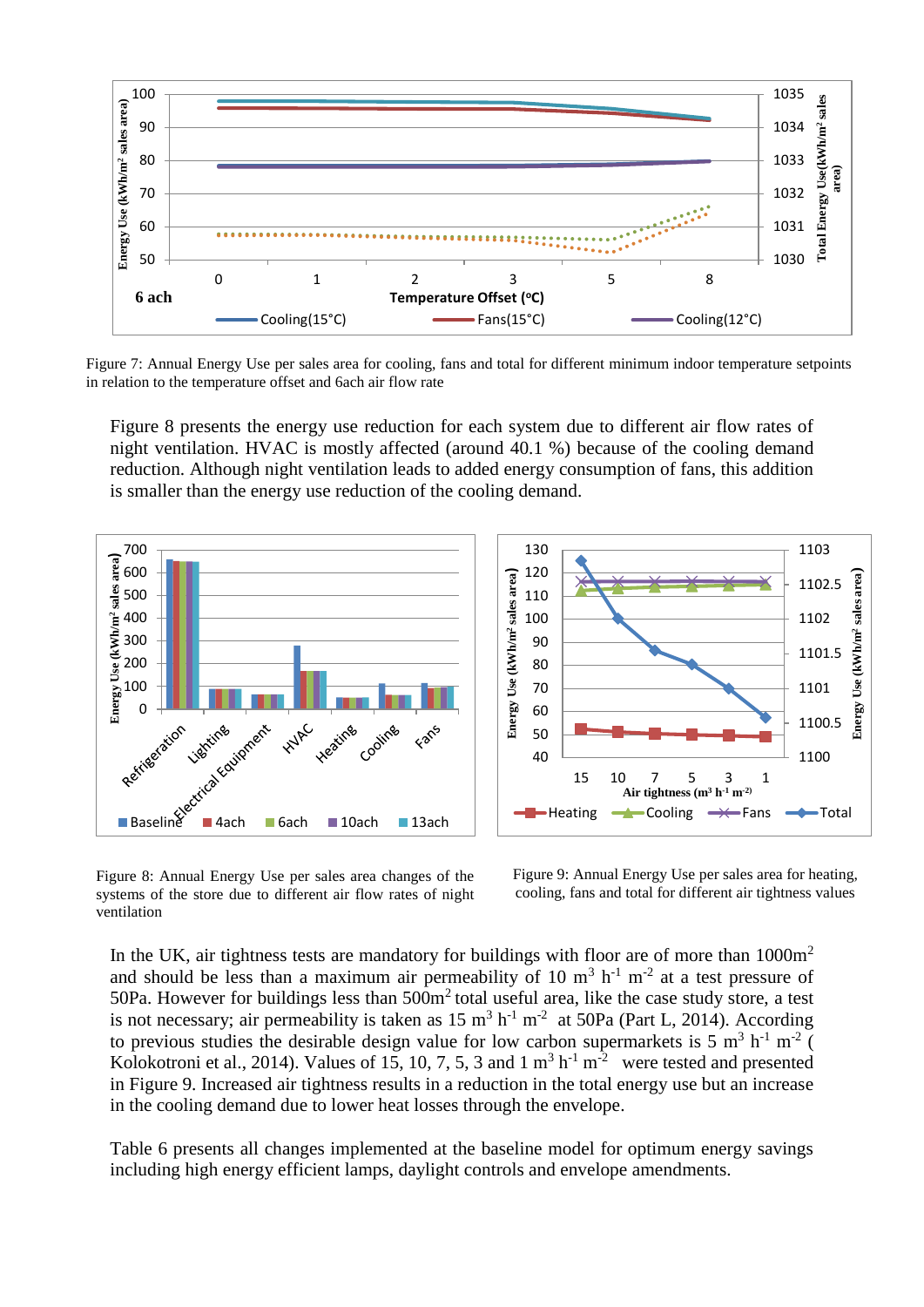| <b>Input parameters</b>  | Value                                                                         | <b>Energy Use savings</b>  |
|--------------------------|-------------------------------------------------------------------------------|----------------------------|
| <b>HVAC</b> System       | 6:00-13:00 weekdays and Saturdays                                             |                            |
|                          | 9:00-18:00 Sundays                                                            |                            |
| <b>Heating Setpoint</b>  | $19^{\circ}$ C winter                                                         |                            |
| Cooling Setpoint         | $21^{\circ}$ C summer                                                         | 7.3%                       |
| <b>Night Ventilation</b> | Minimum indoor air temperature $12^{\circ}$ C<br>Delta temperature offset 5°C |                            |
|                          | Air flow rate 6ach                                                            | 6.6%                       |
| Lighting                 | Daylight control for 750 Lux                                                  | 3%                         |
|                          | LED lighting in tills area and sales area<br>$16 \text{ W/m}^2$ Tills area    | 4.5%                       |
|                          | $9 W/m2$ Display area                                                         | <b>Total Lighting 5.8%</b> |
| <b>Envelope</b>          | Double glazed windows                                                         |                            |
|                          | Insulation of the interior ceiling                                            | 2.9%                       |
| Total                    |                                                                               | 13.1%                      |

Table 6: Summary of percentage energy savings of the total annual energy use per sales area

It was found that a 60% reduction is achieved in the lighting system and 29% in the HVAC; the cooling demand is reduced by 29%, the heating demand by 25% and the fans energy use by 17%. A 4% reduction was observed in the refrigeration system. Figure 10 presents the annual energy breakdown of the store after the implementation of the energy efficient amendments. Considerable amounts of energy are consumed by the refrigeration (66%), while the HVAC system consumes approximately 22% of the energy with the cooling energy use to be the most demanding of the HVAC system.

Figure 11 presents a daily energy profile to demonstrate the interactions between the systems. It shows a reduction of the baseline hourly energy use after the implementation of the changes (Table 6) to the baseline model. When the store is closed, it operates at base load which is 10kWh lower than the baseline. At 6:00 a peak is observed due to systems start up (HVAC and lighting). After 8:30 that the store is open, the energy use remains relatively constant during trading hours and starts reducing when the store is closed until 23:00 when HVAC and lighting system are turned off.



Figure 10: Percentage contribution of systems to the total annual energy use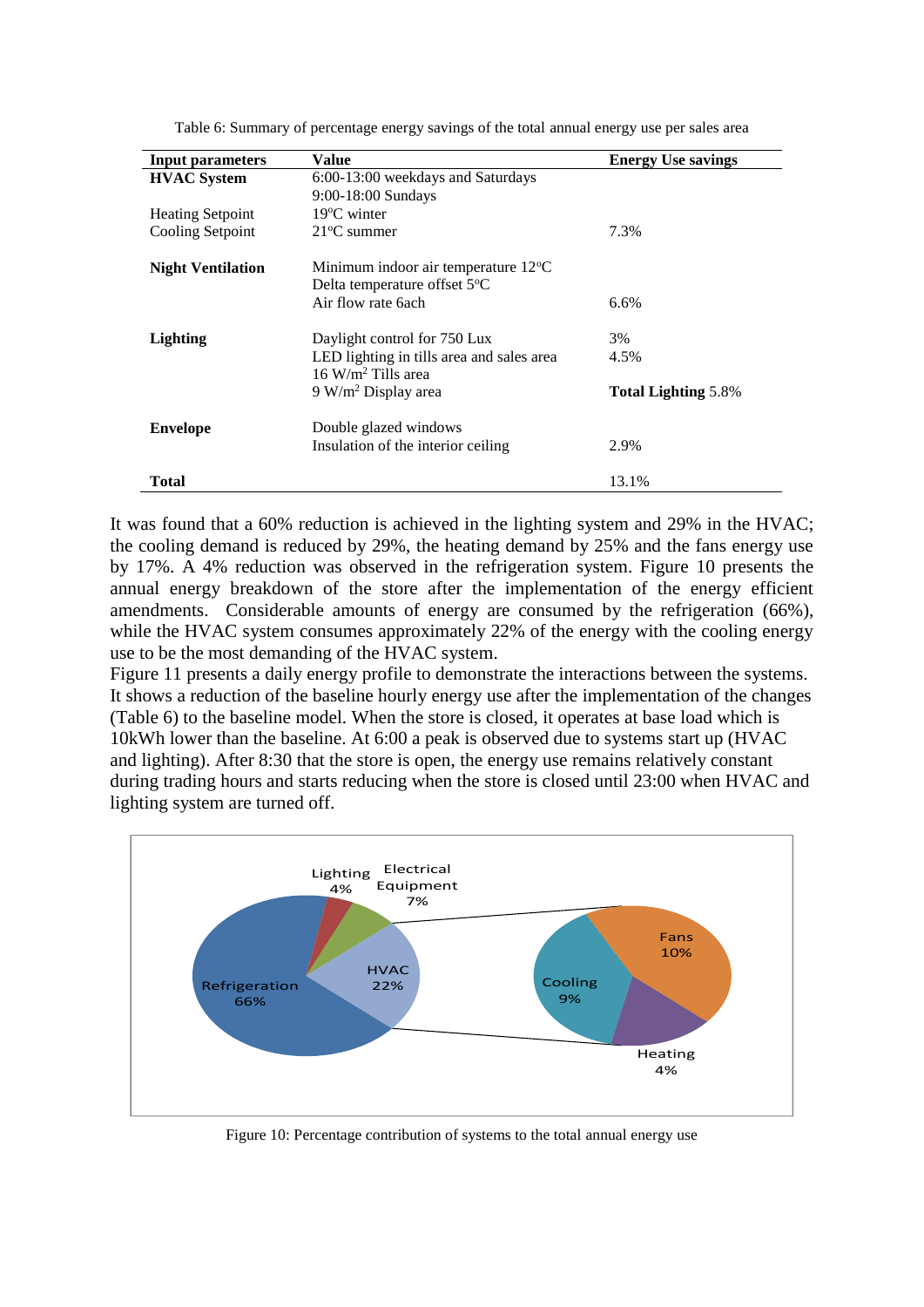

Figure 11: Typical summer weekday energy use profile of the store (Thursday 11/7)

#### **4.2 Comparison of different HVAC systems**

In general supermarkets present a challenge for air conditioning because of the interaction between the HVAC system and the refrigerated display cabinets which provide significant sensible cooling and increase the latent load fraction on the HVAC system (Tassou et al., 2011). According to the results presented in section 4.2, the HVAC system (VRF) energy use is between 22% and 24% of the total. However the most common system for supermarkets is the air constant volume (CAV). Apart from the CAV system, the variable air volume (VAV) HVAC system also simulated for the store under study.

Figure 12 presents a summary of the comparison between the different HVAC systems. The total annual energy use with a CAV HVAC system is higher by approximately 33% in comparison to the total annual energy use with a VRF system. A VAV differs at around 19% from the total annual energy use with VRF. However, if the optimal changes (Table 6) are implemented to the model with VAV, then the total annual energy use is approximately the same with the total annual energy use of the store as it is in operation today.



Figure 12: Annual Energy Use per sales area breakdown of electrical equipment, lighting, HVAC and refrigeration for total energy use of each HVAC system before and after the optimal changes of Table 6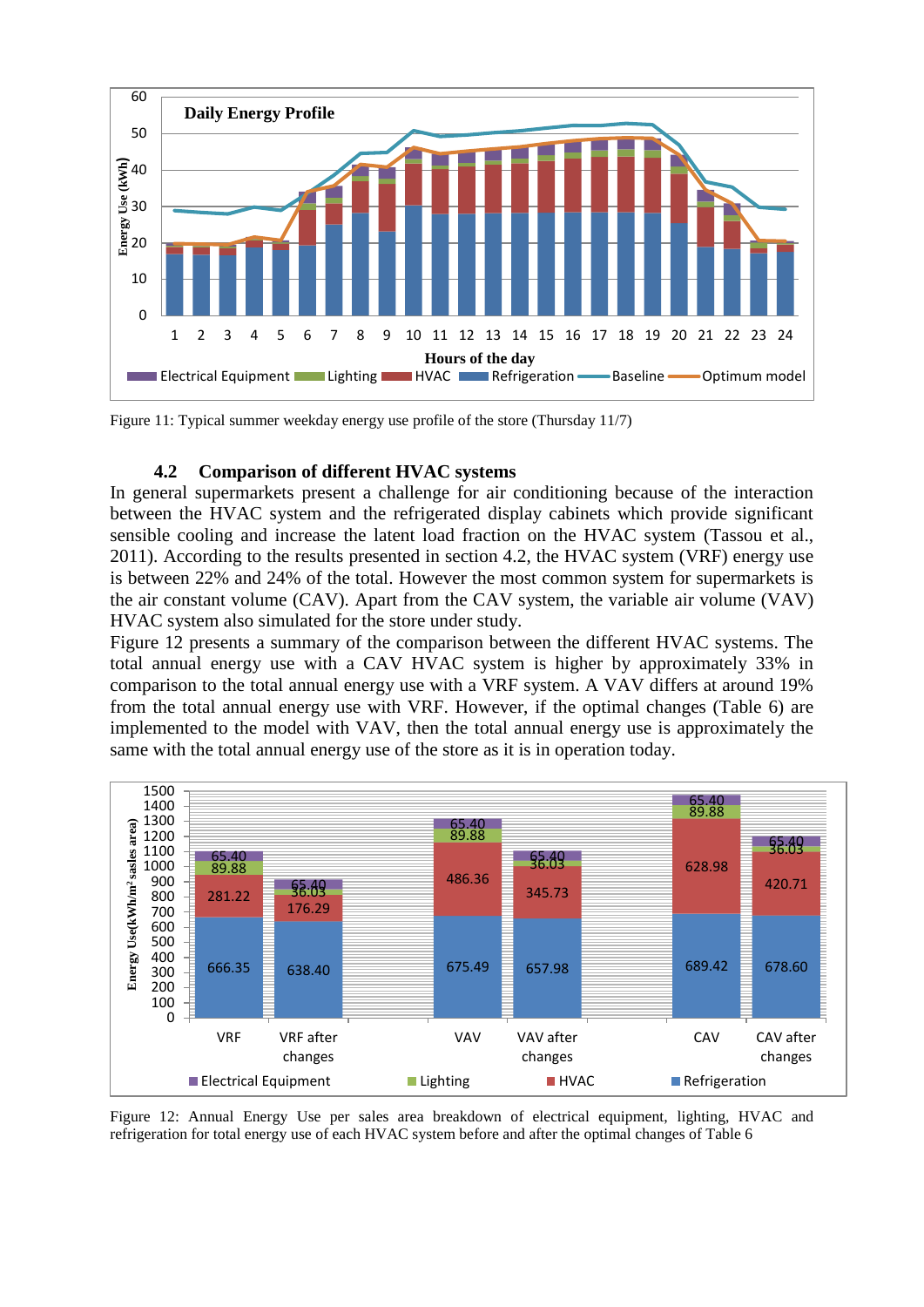Figure 13 presents the indoor air temperature annually for the baseline system models before the energy efficiency changes. It shows that indoor air temperature of the tills and display area is better maintained by a VRF system with the minimum total annual energy use per sales area.



Figure 13: Indoor air temperature for Tills area(TA) and Display area (DA) during 1 year (1/6-31/5)



Night ventilation was also investigated for CAV and VAV in comparison to VRF. Figure 15 presents the percentage reduction of the total annual energy use per sales area due to the night ventilation and its correlation to the air flow rate. The total annual energy use with the VRF system is observed to be approximately independent (13.2%-12.87%) of the air flow rate of night ventilation with 4 or 6 ach the best options, while the higher the air flow rate, the smaller the total energy use reduction is. 4 ach also achieve the higher energy savings for CAV and VAV; the higher energy use reduction is achieved with CAV (18.1%-10%). Figure 15 also indicated that CAV and VAV present a higher sensitivity to the increase of the air flow rates of night ventilation.

## **5 CONCLUSIONS**

This paper presented results of energy use of a UK frozen food supermarket store which is used as a baseline for the investigation of energy efficiency measures for building fabric, lighting and ventilative cooling. EnergyPlus was used for the simulation of all scenarios with the baseline model calibrated using energy and environmental operational data from the casestudy store. The papers focus in more detail on the HVAC system and night ventilation strategies. Parameters such as air flow rate, temperature offset and minimum indoor air temperature were investigated. The results for different air flow rates showed that total energy use is fairly flat in the range 0-6 ach with optimal flow rate to be around 6 ach in the case study building model with VRF system while cooling energy demand decreases with the increase of night ventilation air flow rate. Night ventilation can lead up to 6.6% total energy savings. Simulations also showed that the temperature offset for achieving highest energy savings is  $5^{\circ}$ C.

Other energy efficient measures examined indicate that lighting system can achieve the biggest reduction (60%) when using LED lighting fixtures. Significant is the reduction of the HVAC system energy use (29%) due to night ventilation and the change of the indoor air temperature setpoints for summer and winter periods due to a cooling demand reduction.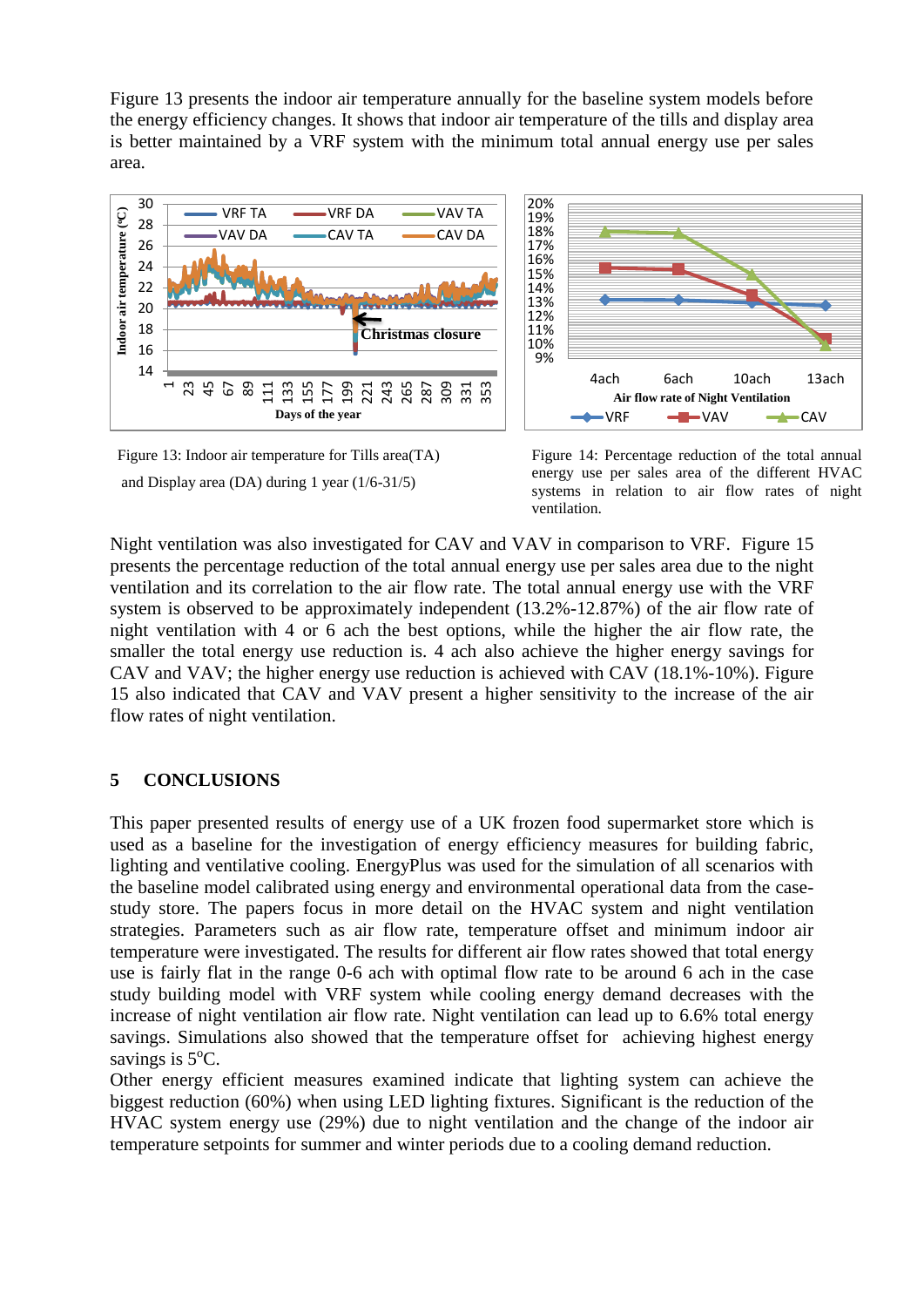The comparison of three HVAC systems (VRF, VAV and CAV) indicated that VRF results in the lowest total annual energy use per sales area with better maintenance of indoor air temperature. However, the VAV system could reach the same performance after the energy efficient measures discussed in the paper with the VRF system that is currently in operation. A further investigation of the influence of night ventilation on the performance of the different HVAC systems indicates that percentage highest savings can be achieved with the CAV system as it is the most inefficient of the three examined in this paper.

# **6 ACKNOWLEDGEMENTS**

This work is carried out as part of the RCUK Centre for Sustainable Energy Use in Food Chains (EP/K011820/1) project. Thanks are due to Rick Jenkins for providing energy data and facilitating access to the case-study store.

# **7 REFERENCES**

- Aria H & Akbari H. (2007). A predictive Nighttime ventilation algorithm to reduce energy use and peak demand in an office building. *Energy and Power Engineering*,7,1821- 1830.
- ASHRAE. (2002). *ASHRAE Guideline 14-2002, Measurement of Energy and Demand Savings.*
- Clark J. (2015). *Energy-Efficient Supermarket Heating,Ventilation, and Air Conditioning in Humid Climates in the United States.* NREL, National Renewable Energy Laboratory.
- Coakley D, Raftery R, Keane M. (2014). A review of methods to match building energy simulation models to measured data. *Renewable and Sustainable Energy Reviews. Elsevier*,37, 123-141.
- Crawley D B, Hand J W, Kummert M, Griffith B T. (2008). Contrasting the capabilites of building energy performance simulation programs. *Building and Environment, Elsevier*, 43, 661-673.
- Crawley D B, Lawrieb L K,Winkelmannc F C, Buhlc W F, Huangc Y G, Pedersend C O, Strandd R K, Liesend C O, Fishere D E, Wittef M J, Glazerf J. (2001). EnergyPlus: creating a new-generation building energy simulation program. *Energy and Buildings, Elsevier*, 33, 319-331.
- CREATIV, Industry Energy Efficiency. (2014, February 14). *The future energy effective supermarket.* Retrieved from SINTEF: http://www.sintef.no/projectweb/creativ/thefuture-energy-effective-supermarket/
- Geros V, Santamouris M, Tsangrasoulis A, Guarracino G (1998). Experimental evaluation of night ventilation phenomena. *Energy and Buildings*, *Elsevier*, 27, 141-154.
- Kaplan M, Jones B, Jansen J. (1990). DOE-2.1 C model calibration with monitored end-use data. *ACEEE 1990 Summer Study Energy Efficient Building* , 115-25.
- Kolokotroni M, Tassou S, Gowreesunker B L. (2014). Energy aspects and ventilation of food retail buildings. *Advances in Building Energy Research*, 9, 1-19.
- Kolokotroni M, Webb B C , Hayes S D., (1998). Summer cooling with night ventilation for office buildings in moderate climates. *Energy and buildings*, *Elsevier*,27, 231-237.
- Kolokotroni M. (1998, March 10). Night Ventilation for cooling: Field Tests and design Tools. *Low-Energy Cooling Technologies for Buildings: Challenges and Opportunities for the Environmental Control of Buildings, Professional Engineering Publishing, London,UK*,33-44.
- Li-Xia Wu, Zhao J N, Wang Z J. (2006). Night ventilation and active cooling coupled operation for large supermarkets in cold climates. *Energy and Buildings*, *Elsevier*,38,1409-1416.